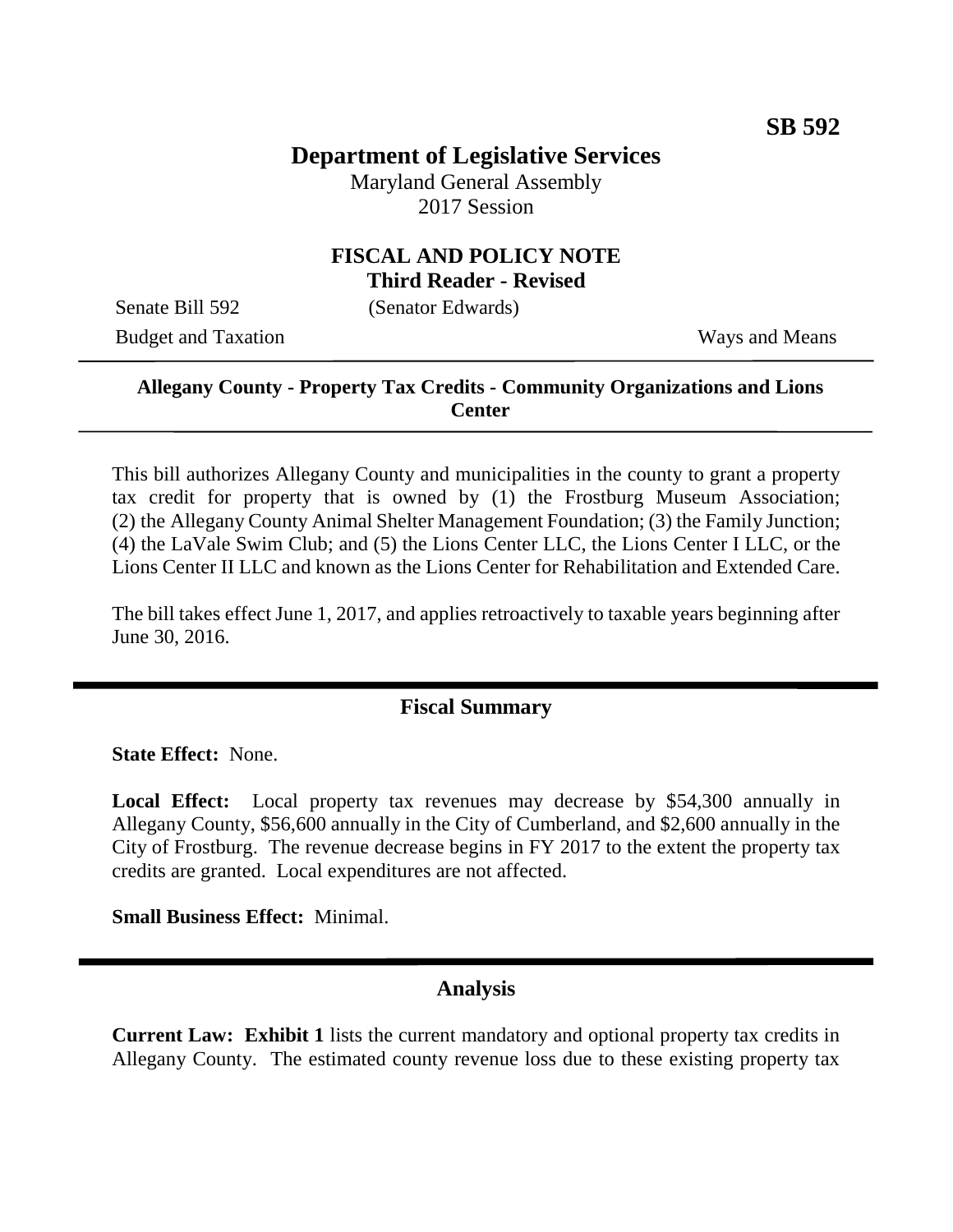credits totals approximately \$325,000 in fiscal 2016. Allegany County will collect approximately \$40.9 million in property tax revenues in fiscal 2016.

## **Exhibit 1 Allegany County Property Tax Credits**

### **Optional**

Frostburg Community Hospital Western Maryland Scenic Railroad Frostburg Lions Club La Vale Lions Club Foundation Carver Community Center Cumberland Cultural Foundation/Gilchrist Museum Allegany County Agricultural Expo Allegany County Building Trades Education Foundation Bell Tower Building Cumberland Outdoor Club Public industrial park owned/managed/operated by a 501(c)(6) Property subdivided for future residential development

### **Mandatory**

Personal property owned by NPO TV broadcast translator station South Cumberland Business and Civic Association Bona fide labor union Real property leased by religious organization to La Vale Athletic Association Improvements to certified historical/agriculturally significant real property Cresaptown Civic Improvement Association Potomac Park Citizens Committee

Local Fiscal Effect: Authorizing the following five property tax credits may decrease local property tax revenues each year by approximately \$54,300 in Allegany County, \$56,600 in the City of Cumberland, and \$2,600 in the City of Frostburg. The revenue decrease begins in fiscal 2017 to the extent the property tax credits are granted.

### *Frostburg Museum Association*

SB 592/ Page 2 Allegany County indicates that the Frostburg Museum Association owns one property in the City of Frostburg that will eventually become the site of the Frostburg Museum. This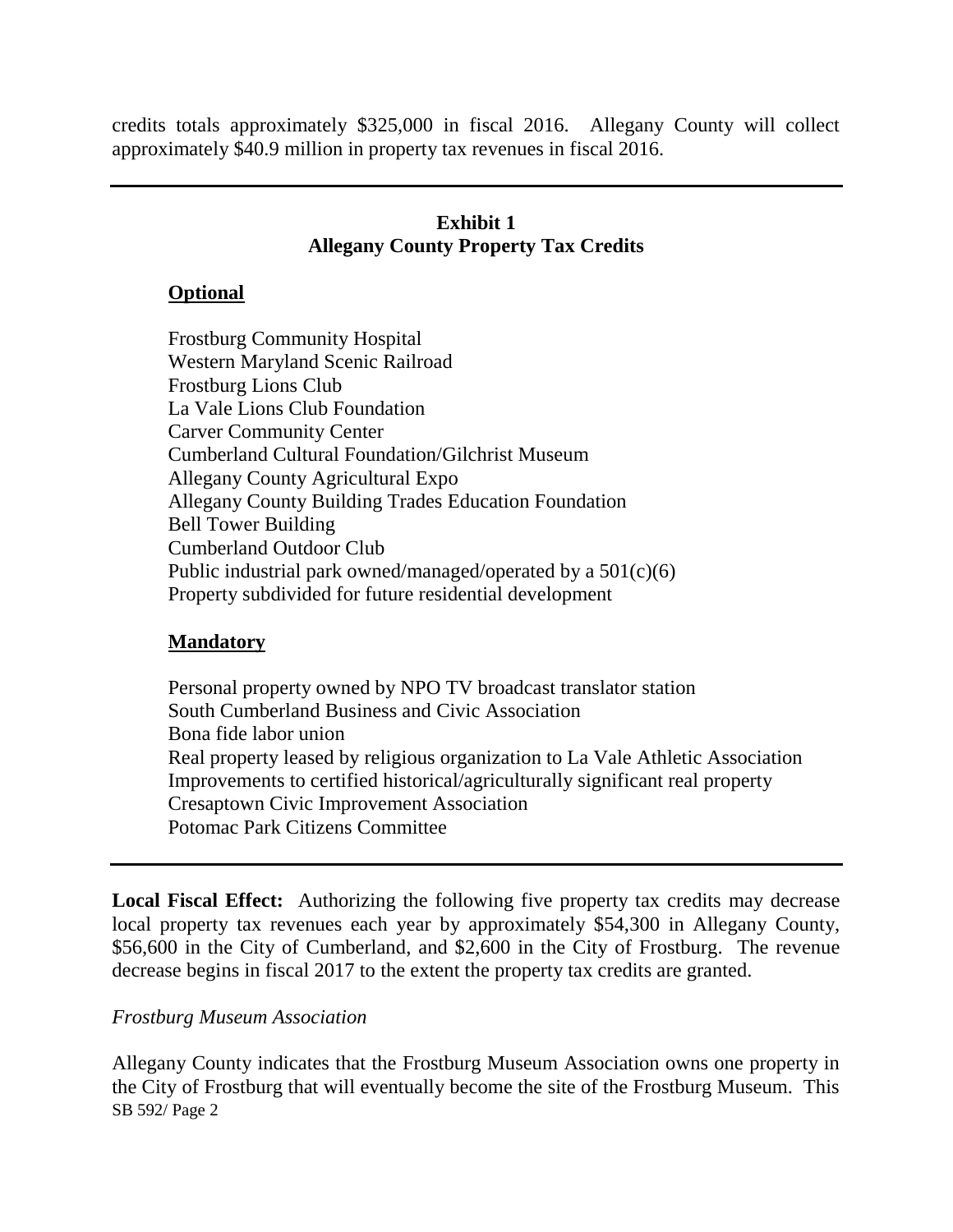building is currently undergoing renovations to accommodate the eventual hosting of the museum. The State Department of Assessments and Taxation advises that the fiscal 2017 assessment of the building totals \$410,700. As a result of the property tax credit under the bill, county property tax revenues may decrease by \$3,503 annually beginning in fiscal 2017, and property tax revenues for the City of Frostburg may decrease by \$2,628 annually. This estimate is based on a county property tax rate of \$0.853 and a municipal property tax rate of \$0.64.

## *Allegany County Animal Shelter Management Foundation*

The Allegany County Animal Shelter Management Foundation owns one building located in the City of Cumberland with an assessed value of \$513,900 in fiscal 2017. As a result of the property tax credit under the bill, county property tax revenues may decrease by \$4,342 annually beginning in fiscal 2017, and property tax revenues for the City of Cumberland may decrease by \$4,959. This estimate is based on a county property tax rate of \$0.845 and a municipal property tax rate of \$0.965.

## *Family Junction*

The Family Junction owns one building located in the City of Cumberland with an assessed value of \$136,200 in fiscal 2017. As a result of the property tax credit under the bill, county property tax revenues may decrease by \$1,151 annually beginning in fiscal 2017, and property tax revenues for the City of Cumberland may decrease by \$1,314. This estimate is based on a county property tax rate of \$0.845 and a municipal property tax rate of \$0.965.

### *LaVale Swim Club*

The fiscal 2017 real property assessment for property owned by LaVale Swim Club is \$132,200. As a result of the property tax credit under the bill, county property tax revenues may decrease by \$1,292 annually beginning in fiscal 2017. This estimate is based on a county property tax rate of \$0.977.

### *Lions Center for Rehabilitation and Extended Care*

The fiscal 2017 real property assessment for property owned by the Lions Center for Rehabilitation and Extended Care in Cumberland is \$5.2 million. As a result of the property tax credit under the bill, county property tax revenues may decrease by \$44,030 annually beginning in fiscal 2017, and property tax revenues for the City of Cumberland may decrease by \$50,282. This estimate is based on a county property tax rate of \$0.845 and a municipal property tax rate of \$0.965.